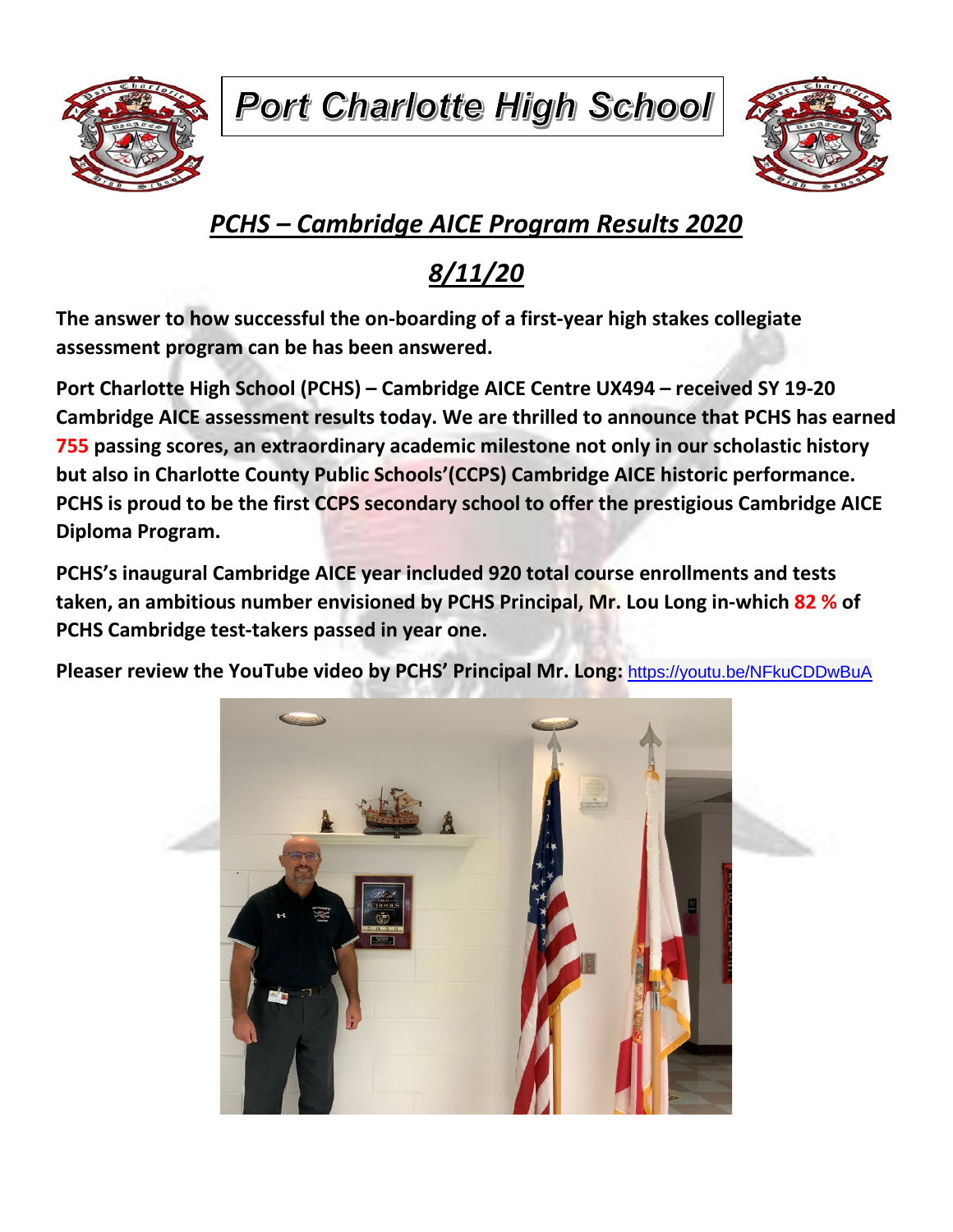**PCHS's educational staff is worthy of the highest praise possible for attending extensive professional development, employing innovative, research-based strategies throughout the year in the Cambridge AICE courses, adhering to robust instructional standards established by Cambridge, and motivating their students to prepare for the application-centered assessments. PCHS Cambridge Exams Officer and Guidance Professional Shannon Reilly deserves the utmost recognition for her indefatigable attention to detail and willingness to inform all Pirate families of the inherent policies and procedures associated with Cambridge's high stakes assessments. Thank you Shannon and all PCHS Centre UX494's outstanding educators!** 

**Port Charlotte High School set benchmark scores in the 2020 June test series in Charlotte County Public School's Cambridge AICE eight-year history of offering the program to students. PCHS recorded first ever passing scores in CCPS in six of the eight Cambridge courses on-boarded by PCHS in the 19-20 academic year. PCHS also set Cambridge AICE CCPS annual records in:**

| <b>AICE English General Paper (AS)</b>    |                        | 541 Tests Passed CCPS Single-Year Record |
|-------------------------------------------|------------------------|------------------------------------------|
| <b>AICE Environmental Management (AS)</b> | <b>34 Tests Passed</b> | <b>CCPS Single-Year Record</b>           |
| AICE French Language and Culture (AS)     | <b>6 Tests Passed</b>  | <b>CCPS Single-Year Record</b>           |
| AICE Spanish Language and Culture (AS)    | <b>36 Tests Passed</b> | <b>CCPS Single-Year Record</b>           |
| <b>AICE Informational Technology (AS)</b> | <b>17 Tests Passed</b> | <b>CCPS Single-Year Record</b>           |
| <b>AICE Sociology (AS)</b>                | <b>48 Tests Passed</b> | <b>CCPS Single-Year Record</b>           |
| <b>AICE Accounting (AS)</b>               | <b>15 Tests Passed</b> | <b>CCPS Single-Year Record</b>           |
| AICE Math I (AS)                          | <b>58 Tests Passed</b> | <b>CCPS Single-Year Record.</b>          |

**Port Charlotte High School's Cambridge AICE program has, from its inception, offered all students the opportunity to earn the prestigious Cambridge AICE Diploma which, in turn, enacts the full Florida Bright Futures (FAS) Award which pays for full tuition at most state schools in Florida. PCHS will produce Charlotte County Public Schools' first Cambridge AICE Diploma recipients in the 20-21 school year slated to begin in a few weeks.**

**For the 20-21 school year, PCHS has activated nine additional Cambridge AICE courses in:**

**AICE English Language and Culture**